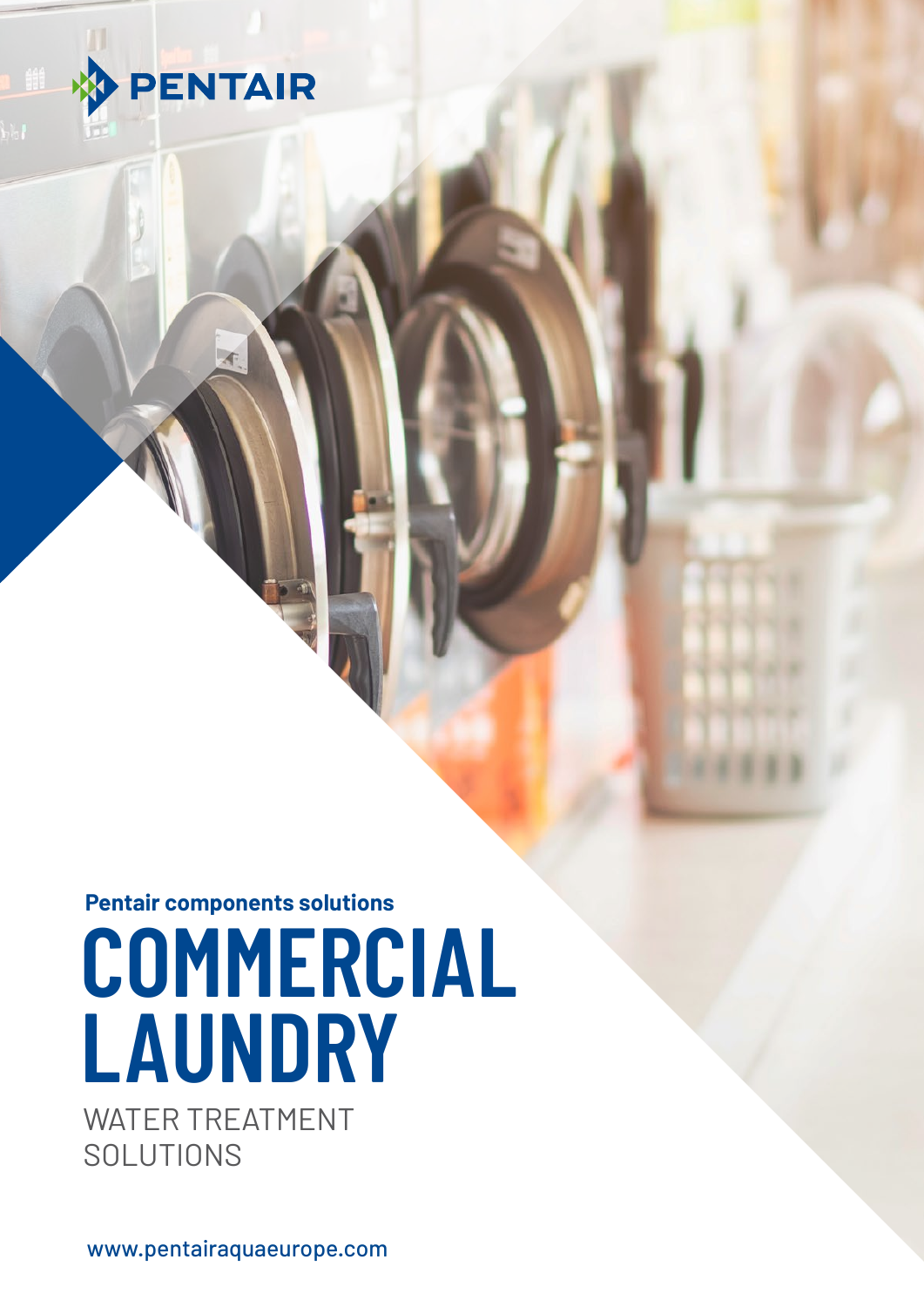#### **COMMERCIAL LAUNDRY WATER TREATMENT SOLUTIONS 2**

• Reducing energy consumption, since less water

## COMMERCIAL LAUNDRY

Washing your dirty linen at home rather than in public is not the only consideration an institution, which provides clean linen regularly, needs to factor to save costs. Whichever choice they make; either to launder on-site or to outsource it, needs to comply with an evergrowing pressure from governments and society to reduce the environmental footprint.

By turning to more sustainable practices that reduce energy and water waste, companies ensure to cut costs and boost profitability at the same time.

This brochure informs about the commercial laundry sector and illustrates how Pentair products work together to provide an optimal solution for the challenges faced by this industry today.

## **MAIN TYPES OF COMMERCIAL LAUNDRY**

### **ON-SITE** Also known as, On-Premise Laundry (OPL) means that the laundry occurs in the institution that supplies its own linen. These may include hotels, hospitals and

nursing homes.

• Saving water up to 85% • Saving detergent up to 50%

needs to be heated



#### **OFF-SITE**

Outsourcing laundry services may be the best solution for certain institutions. These focus on the laundering of workwear and flat linen they either rent out to commercial/ industrial sectors, or contract services for cleaning someone else's laundry.



#### **COIN-OPERATED** These laundries work in selfservice mode (no personnel needed).

- Removing substances that shorten the lifetime of linen such as manganese, iron, calcium, and alkalinity
	- Improving equipment life by reducing limescale
	- Removing pathogens and disinfecting linen

## **WATER TREATMENT PROCESS IN A COMMERCIAL LAUNDRY**

**BENEFITS FROM HAVING AN EFFICIENT COMMERCIAL LAUNDRY SYSTEM**

The next page illustrates how Pentair products work together to provide a sustainable and efficient solution even to the most stubborn of laundry problems: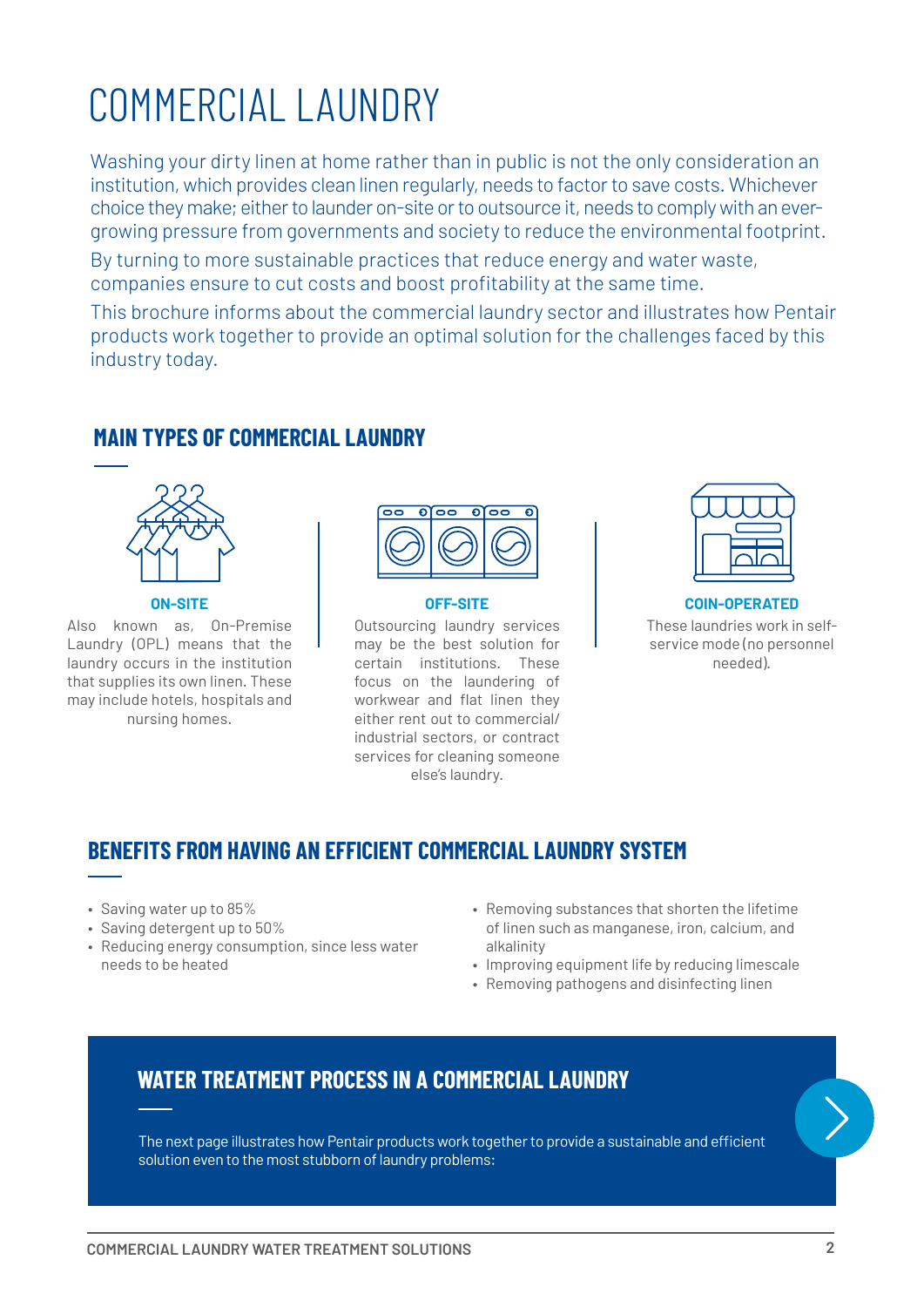

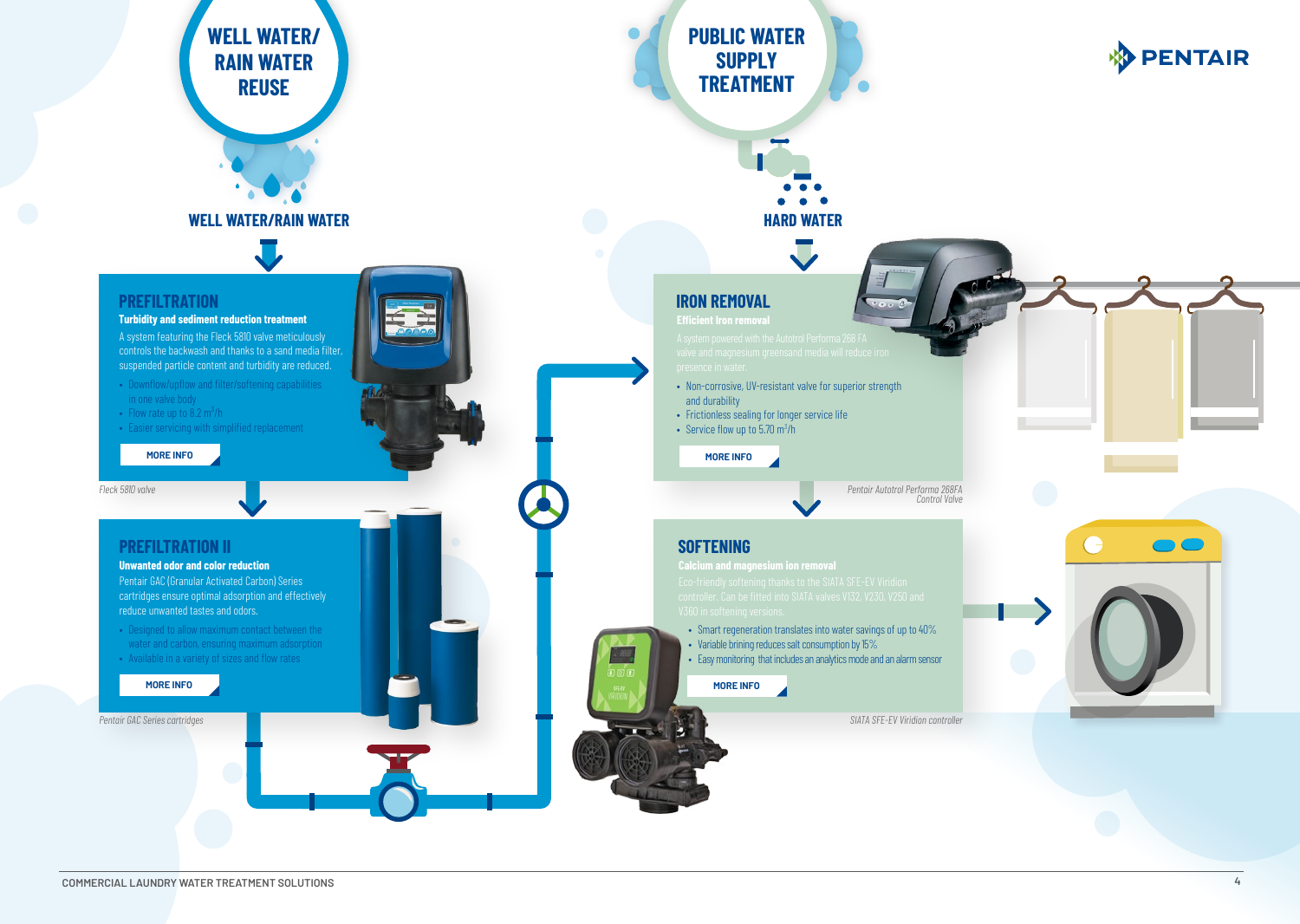

## What is considered best-in class laundering water?

|    |                    | <b>VERY GOOD</b>      | <b>GOOD</b>                                    |  |
|----|--------------------|-----------------------|------------------------------------------------|--|
|    | <b>Iron</b>        | $0$ ppm               | $0.3$ ppm                                      |  |
| 2. | <b>Clarity</b>     |                       | Crystal Clear water with no sediments. Clarity |  |
| 3. | <b>Hardness</b>    | Softened - 0 hardness | <1.5 grains of hardness                        |  |
| 4. | рH                 | $7.0 - 7.5$           | $7.6 - 8.0$                                    |  |
| 5. | <b>Bicarbonate</b> | $<$ 20ppm             | $100$ ppm                                      |  |
| 6. | TDS                | $<$ 50 ppm            | $<$ 150 ppm                                    |  |
|    |                    |                       |                                                |  |

*https://laundryledger.com/whats-in-your-water/*

MKT-BRO-060-EN-A

1KT-BRO-060-EN-A